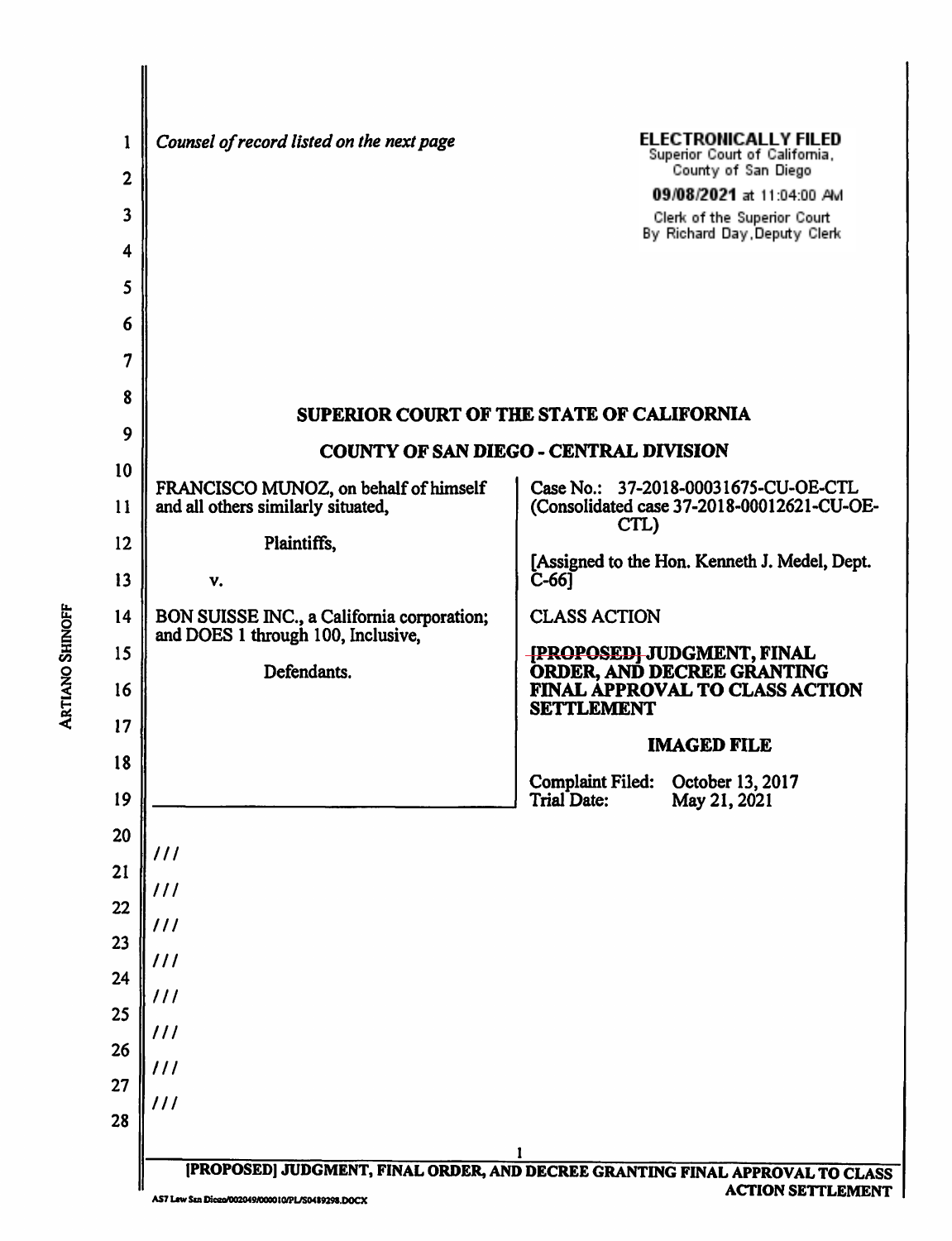|                        | 1                       | Attorneys for Plaintiff:                                                                                  |
|------------------------|-------------------------|-----------------------------------------------------------------------------------------------------------|
|                        | $\mathbf{2}$            | Michael Nourmand, Esq.                                                                                    |
|                        | $\overline{\mathbf{3}}$ | James A. De Sario, Esq.<br>THE NOURMAND LAW FIRM, APC                                                     |
|                        | 4                       | 8822 West Olympic Blvd.<br>Beverly Hills, CA 90211<br>Telephone: 310-553-3600                             |
|                        | 5                       | Facsimile: 310-553-3603                                                                                   |
|                        | 6                       | Douglas Han, Esq.<br>Shunt Tatavos-Gharajeh, Esq.                                                         |
|                        | $\overline{\mathbf{7}}$ | <b>JUSTICE LAW CORPORATION</b><br>751 North Fair Oaks Avenue, Suite 101                                   |
|                        | 8                       | Pasadena, California 91103<br>Telephone: 818-230-7502                                                     |
|                        | 9                       | Facsimile: 818-230-7259                                                                                   |
|                        | 10                      | Attorneys for Defendant Bon Suisse Inc.:                                                                  |
|                        | 11                      | LAW OFFICE OF SHELDON A. OSTROFF<br>Sheldon A. Osroff, Esq. (SBN 108510)                                  |
|                        | 12                      | sostrofflaw@gmail.com<br>2488 Historic Decatur Road, Suite 200                                            |
|                        | 13                      | San Diego, California 92106<br>Telephone: 619-232-3122                                                    |
|                        | 14                      | 619-232-3264<br><b>Facsimile:</b>                                                                         |
| <b>ARTIANO SHINOFF</b> | 15                      | <b>ARTIANO SHINOFF</b><br>Daniel R. Shinoff, Esq. (SBN 99129)                                             |
|                        | 16                      | dshinoff@as7law.com<br>2488 Historic Decatur Road, Suite 200                                              |
|                        | 17<br>18                | San Diego, California 92106<br>Telephone:<br>619-232-3122<br>Facsimile:<br>619-232-3264                   |
|                        | 19                      | 111                                                                                                       |
|                        | 20                      | 111                                                                                                       |
|                        | 21                      | 111                                                                                                       |
|                        | 22                      | 111                                                                                                       |
|                        | 23                      | 111                                                                                                       |
|                        | 24                      | 111                                                                                                       |
|                        | 25                      | 111                                                                                                       |
|                        | 26                      | 111                                                                                                       |
|                        | 27                      | 111                                                                                                       |
|                        | 28                      | 111                                                                                                       |
|                        |                         | [PROPOSED] JUDGMENT, FINAL ORDER, AND DECREE GRANTING FINAL APPROVAL TO CLASS<br><b>ACTION SETTLEMENT</b> |
|                        |                         |                                                                                                           |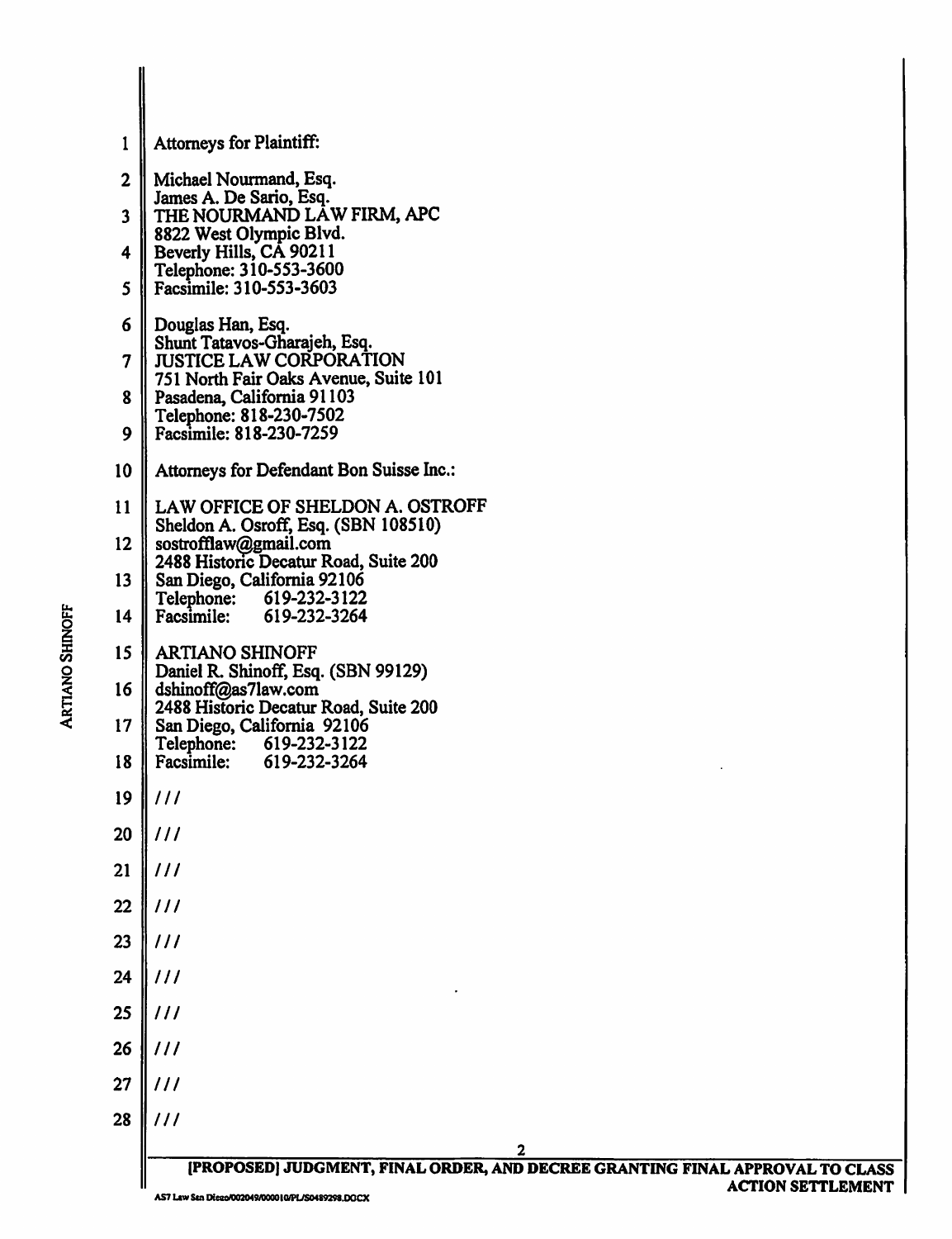| 1                      |                         | <b>ORDER</b>                                                                                             |  |  |
|------------------------|-------------------------|----------------------------------------------------------------------------------------------------------|--|--|
|                        | $\boldsymbol{2}$        | On April 7 , 2021, this Court entered an "Order Conditionally Certifying Settlement                      |  |  |
|                        | 3                       | Class, Granting Preliminary Approval, Approving Notice Program, And Setting Hearing on Final             |  |  |
|                        | $\overline{\mathbf{4}}$ | Settlement Approval."                                                                                    |  |  |
|                        | 5                       | On July 30<br>, 2021 this Court conducted a final approval and fairness hearing to evaluate              |  |  |
|                        | 6                       | the proposed class settlement agreement (the "Settlement Agreement"). The parties appeared through       |  |  |
|                        | 7                       | their attorneys of record. This Court, having read, heard, and considered all papers, pleadings,         |  |  |
|                        | 8                       |                                                                                                          |  |  |
|                        | 9                       | arguments, and evidence submitted, and good cause appearing therefor, now finds and orders as            |  |  |
|                        | 10                      | follows:                                                                                                 |  |  |
|                        | 11                      | <b>FINDINGS</b>                                                                                          |  |  |
|                        | 12                      | All defined terms contained herein shall have the same meanings as set forth in the<br>1.                |  |  |
|                        | 13                      | Settlement Agreement.                                                                                    |  |  |
|                        | 14                      |                                                                                                          |  |  |
|                        | 15                      | 2.<br>The Notice provided a neutral, informative, and clear explanation of the settlement,               |  |  |
| <b>ARTIANO SHINOFF</b> | 16                      | including a description of the Settlement Class, the settlement process, the settlement amount, the      |  |  |
|                        | 17                      | relief the settlement proceeds will provide Settlement Class Members, and the rights of Settlement       |  |  |
|                        | 18                      | Class Members to object to or opt out of the settlement, and informed Settlement Class Members that      |  |  |
|                        | 19                      | Settlement Class Counsel would seek an award of attorneys' fees and costs from the settlement            |  |  |
|                        | 20                      | proceeds.                                                                                                |  |  |
|                        | 21                      |                                                                                                          |  |  |
|                        | 22                      | 3.<br>The Notice provided the "best practicable" notice of the settlement, constitutes valid,            |  |  |
|                        | 23                      | due, and sufficient notice, and meets the requirements for notice of a class action settlement. See Bell |  |  |
|                        | 24                      | v. American Title Insurance Co., 226 Cal. App. 3d 1589 (1991); Cartt v. Superior Court, 50 Cal. App.     |  |  |
|                        | 25                      | 3d 960 (1975). Accordingly, this Court determines that all members of the Settlement Class who did       |  |  |
|                        | 26                      | not opt out of the Settlement are bound by this Judgment, Final Order, and Decree.                       |  |  |
|                        | 27                      | 111                                                                                                      |  |  |
|                        | 28                      |                                                                                                          |  |  |
|                        |                         | 3<br>[PROPOSED] JUDGMENT, FINAL ORDER, AND DECREE GRANTING FINAL APPROVAL                                |  |  |
|                        |                         |                                                                                                          |  |  |

[PROPOSED] JUDGMENT, FINAL ORDER, AND DECREE GRANTING FINAL APPROVAL TO CLASS ACTION SETTLEMENT AS7 Law Sta Dicen/002049/000010/PL/S0489298.DOCX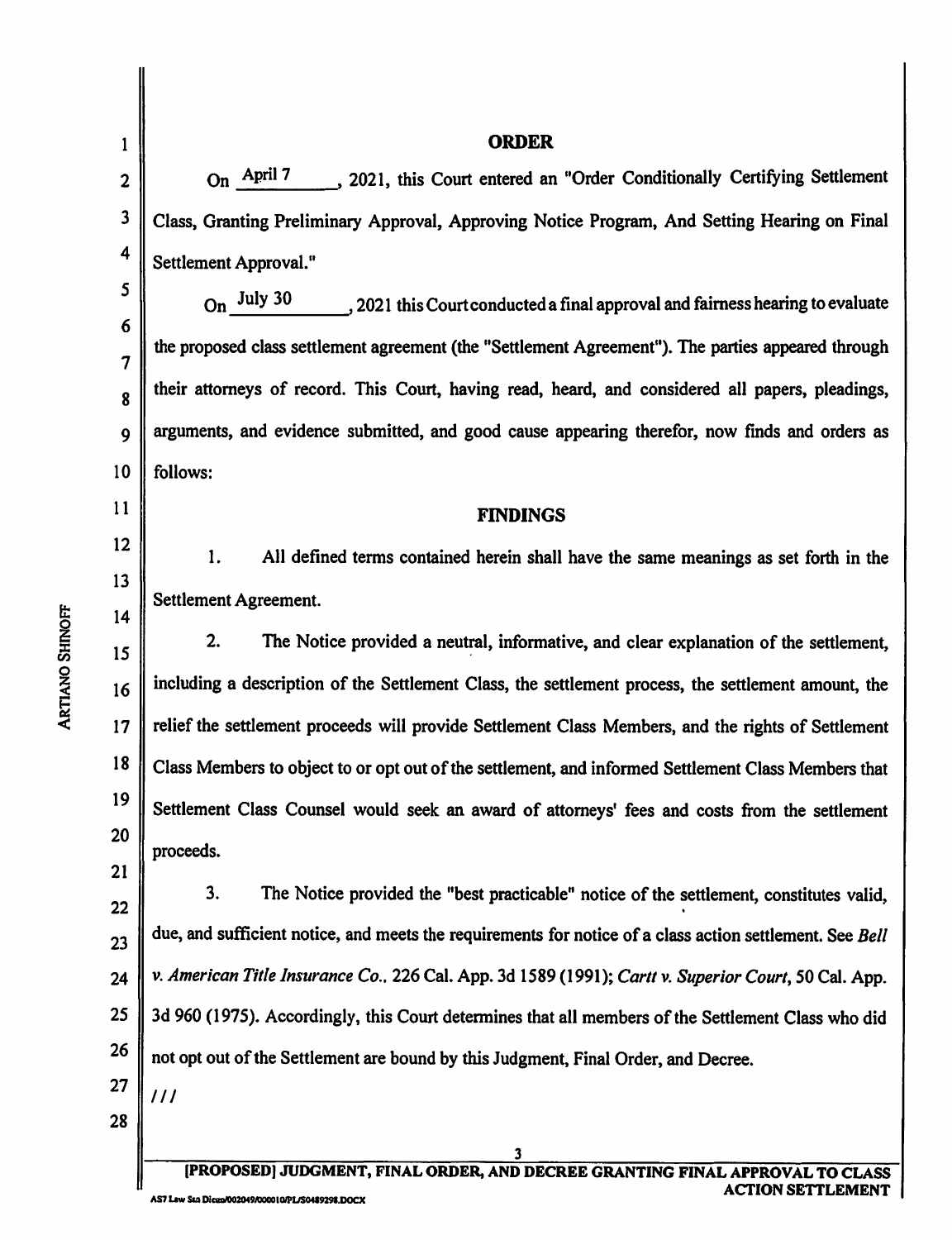4. For the reasons set forth in the settling parties' written responses and expressed by this Court and the settling parties at the hearing, the objections to the settlement, if any, do not warrant the denial of final approval.

5. Certification for settlement purposes of the proposed Settlement Class is appropriate under California Code of Civil Procedure section 382.

6. The settlement is fair, adequate, and reasonable, in the best interest of the Settlement Class as a whole, and represents a fair and reasonable outcome in light of the defenses raised. The settlement is the product of arm's-length, serious, informed and non-collusive negotiations.

7. The Defendant opposed, and continues to oppose, the Settlement Class Members' claims and the class treatment of the Settlement Class Members' claims for litigation purposes. Nothing herein purports to extinguish or waive the Defendant's right to continue to oppose the merits of these or other claims or class treatment of these or other claims in this or any other case if the settlement fails to become effective.

## ORDER

## GOOD CAUSE APPEARING THEREFOR, IT IS HEREBY ORDERED THAT;

1. The objections, if any, to the settlement are without merit and are hereby overruled.

2. Pursuant to California law, this Court hereby grants final approval to the Settlement Agreement, which is expressly incorporated herein by this reference and which shall have the full force and effect of an order of this Court, and hereby directs that the settlement be consummated in accordance with its terms and conditions.

24 25 26 27 3. The Settlement Class is defined as follows: all current and former Bon Suisse employees compensated on an hourly basis and/or classified as non-exempt at any time between December 31, 2014 through September 30,2020, unless any such person timely elected to opt out of the settlement pursuant to Section 4.b of the Settlement Agreement

28

I

2

3

4

5

6

7

8

9

10

11

12

13

 $14$ 

< <sup>17</sup>

18

19

20

21

22

23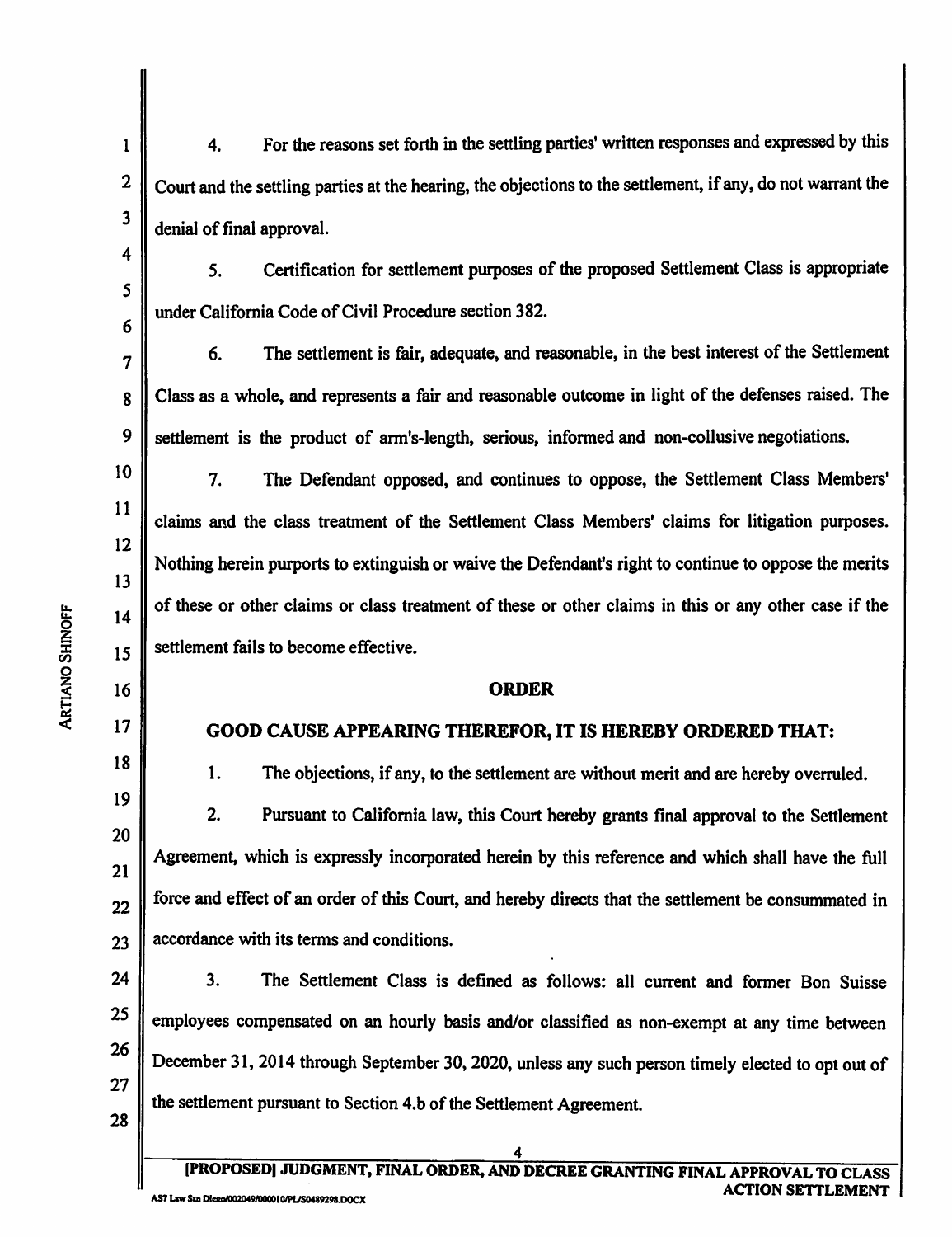1

2

3

5

4 6 7 8 9 10 11 12 13 < 16 4. The Settlement Agreement and this Judgment fully release and discharge Bon Suisse and its past or present officers, directors, shareholders, employees, agents, principals, heirs, representatives, accountants, auditors, consultants, insurers and reinsurers, and respective successors and predecessors in interest, subsidiaries, affiliates, related compames, parents and attorneys from the following claims against Bon Suisse during the period between October 13,2013 and September 30, 2020 alleged in the action, including: any and all causes of action, claims, rights, damages, or statutory damages, statutory penalties. Labor Code section 203 penalties, liabilities, expenses, and losses that were or could have been asserted based on the facts alleged in the Action for: (1) Failure to Pay Overtime Wages; (2) Failure to Provide Meal Periods or Meal Period Premiums; (3) Failure to Provide Rest Periods or Rest Period Premiums; (4) Failure to Pay All Wages Upon Termination; (5) Failure to Provide Accurate Wage Statements; (6) Unfair Competition based on the alleged Labor Code violations; (7) Unpaid Minimum Wages; (8) Unreimbursed Business Expenses; Civil Penalties under Labor Code Section 2698, et seq., based on the alleged Labor Code violations asserted in the Action or that could have been asserted based on or related to the alleged Labor Code violations (the "Released Claims").

18 19 20 21 22 23 5. Under Code of Civil Procedure Sections 578,579, and 664.6, this Court, in the interests of justice, and there being no Just reason for delay, expressly directs the Clerk of this Court to enter this Order as a Judgment, and hereby decrees, that, upon entry, it be deemed as a final judgment with respect to all claims by all members of the Settlement Class against the settling Defendant and the other Released Parties, in accordance with the terms of the Settlement Agreement.

24 25 26 6. All members of the Settlement Class who did not opt out of the Settlement are barred and permanently enjoined from prosecuting the Settled Claims and/or Released Claims pursuant to and/or under the Settlement.

27 28

///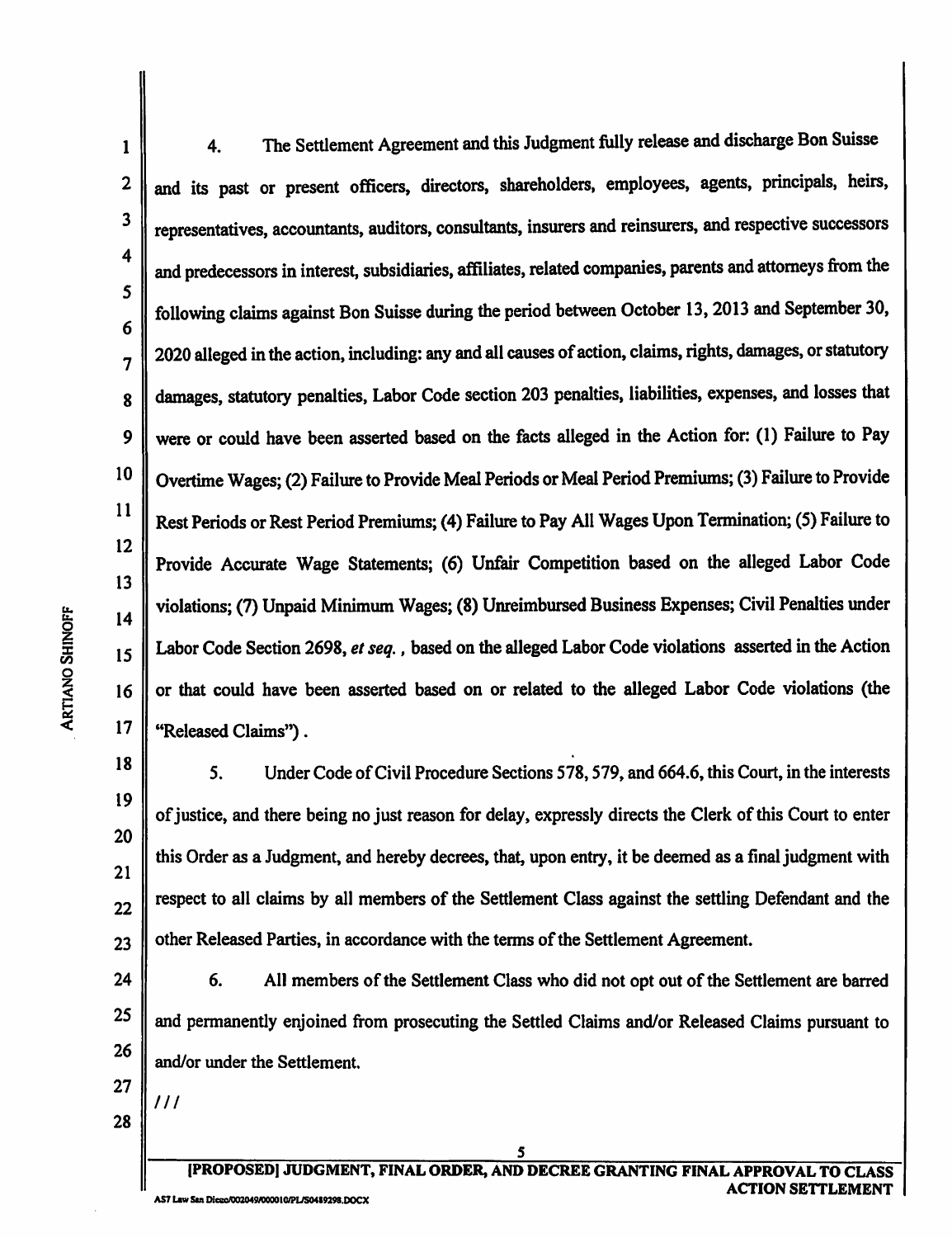3 4

5

6

7

8

9

10

11

12

13

14

1

2

7. Rodolfo Munoz, Francisco Munoz and Gilbert Deras are hereby approved as the Settlement Class Representatives. Rodolfo Munoz, Francisco Munoz and Gilbert Deras are hereby approved to each receive an incentive award in the amount of \$ 10,000.00 from the Gross Settlement Amount.

8. Michael Nourmand, James A. De Sario and Melissa M. Kurata of The Nourmand Law Firm and Douglas Han and Shunt Tatavos-Gharajeh of the Justice Law Corporation are hereby approved as Settlement Class Counsel. Upon hearing and review of the motion for an award of Settlement Class Counsel fees and costs, this Court hereby approves \$420,000.00 for Settlement Class Counsel's fees and \$23,288.80 (not to exceed \$30,000) for Settlement Class Counsel's costs. These awards shall be paid from the Gross Settlement Amount and constitute the full and total compensation for Settlement Class Counsel for all fees and expenses incurred in connection with all claims ever asserted in this action.

15 16 17 9. CPT Group, Inc. is approved as the Claims Administrator and shall be paid \$27,500.00 from the Gross Settlement Amount as full and total compensation for its services and expenses incurred in connection with the settlement administration in this matter.

18 19 20 10. Without affecting the finality of this Judgment, this Court shall retain exclusive and continuing jurisdiction over this action and the parties, including all Settlement Class Members, for purposes of supervising, administering, implementing, enforcing, construing, and interpreting the Settlement Agreement, the claims process thereunder, and this Judgment.

21 22 23 24 Rennett q. Medel 09/08/2021 25 Dated: HON. KENNETH J. MEDEL 26 27 28 (PROPOSED] JUDGMENT, FINAL ORDER, AND DECREE GRANTING FINAL APPROVAL TO CLASS ACTION SETTLEMENT AS7 Law San Diego/002049/000010/PL/S0489298.DOCX